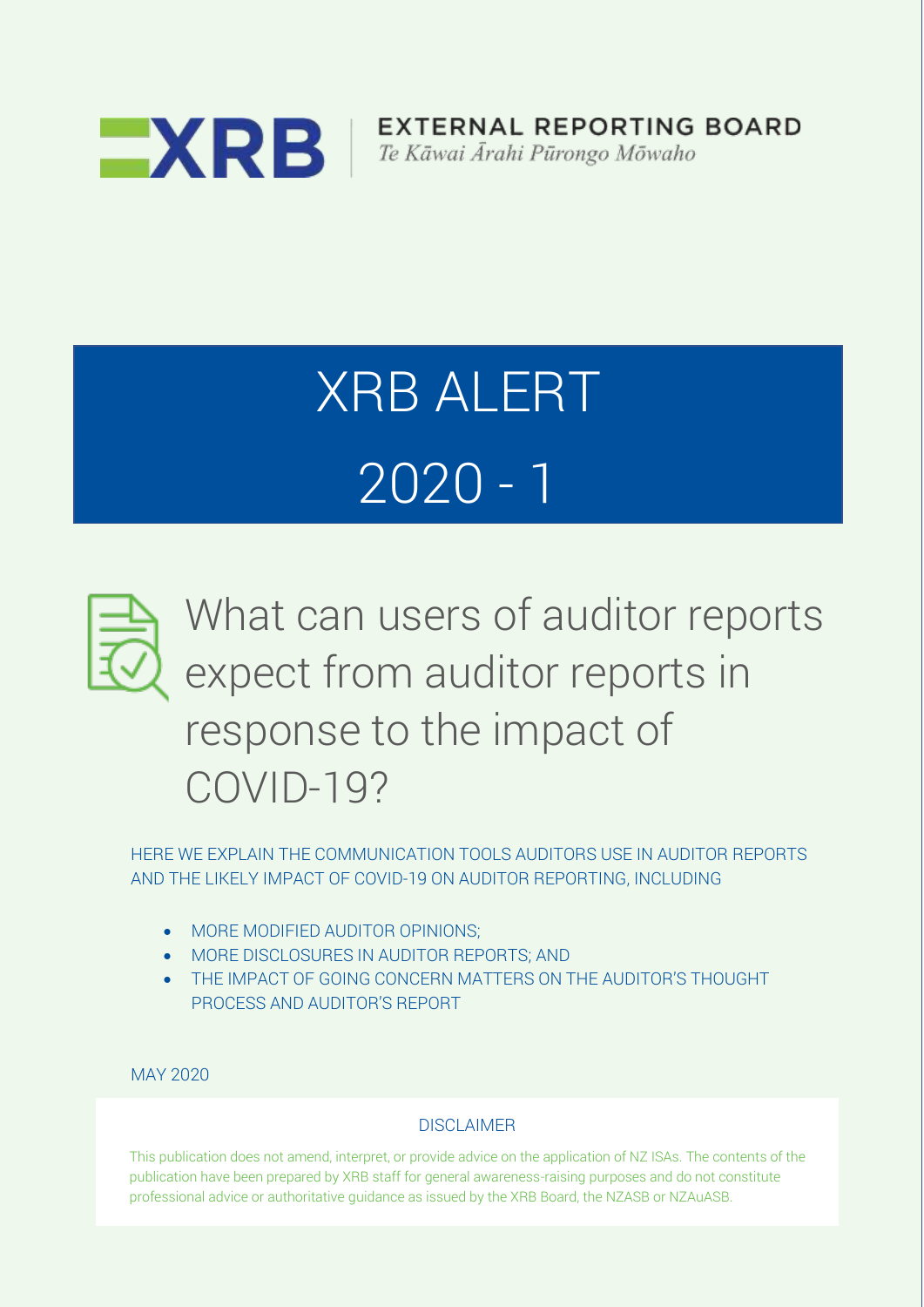Given the current environment caused by the impact of COVID-19, we face an unprecedented level of uncertainty about the economy and future earnings, asset and liability values and viability of entities over the next 12 months and beyond. This raises challenges for preparers of financial statements, those charged with governance and auditors in dealing with these uncertainties, including any possible commercial implications for the entity.

The auditor plans and performs the audit to obtain reasonable assurance that the financial statements, including disclosures, are free from material misstatement.

A material misstatement is information in the financial statements that is sufficiently incorrect that it may impact the economic decisions of someone relying on the financial statements. For example, a material misstatement of revenue that increases profit could trigger a decision to buy a company's shares, causing losses for the investor when the misstatement is later corrected and the price of the share declines.

Impacts of the COVID-19 pandemic may amplify conditions giving rise to modifications in the auditor's opinion, and additional disclosures within the auditor's report. What do we mean by a modified opinion, and are all modified opinions "bad" for an entity?

There are a range of ways an audit opinion may be modified from what is usually understood as a "clean" opinion. Audit opinions are modified when the auditor:

- Concludes that there is information in the financial statements that is sufficiently incorrect that may impact the economic decisions of someone relying on those financial statements; or
- Has been unable to obtain sufficient and appropriate audit evidence to be able to conclude that the information in the financial statements does not contain a material misstatement.

## THE NATURE OF THE AUDIT OPINION THAT AN ENTITY WILL RECEIVE WILL BE INFLUENCED BY THE JUDGEMENTS MADE BY MANAGEMENT AND THOSE CHARGED WITH GOVERNANCE, HOW THESE ARE REFLECTED IN THE DISCLOSURES MADE IN THE FINANCIAL STATEMENTS AND THE EVIDENCE AVAILABLE TO THE AUDITOR

- In the current environment of uncertainty, it may be difficult for management to know what the reasonable assumptions are about future cash flows that impact asset valuations and liabilities, as it is difficult to know how the economy will recover and the future impact on the entity. Management (and auditors) may struggle to obtain information to support these valuations.
- Also, management is required to assess the going concern basis of the entity. This is used when the entity is expected to continue in business without the threat of ceasing trading or liquidating the business in the foreseeable future. Management is required to assess this for at least the next 12 months, after the end of the reporting period. The current uncertain financial, operating and other conditions may make it difficult for management to make this assessment. It will also likely result in more auditor attention on the audit evidence to support management's assessment of the entity's ability to continue as a going concern and the relevant disclosures.
- The uncertainty may result in more modified opinions for entities, either as a result of auditors disagreeing with management's key judgements and assumptions (and consequently concluding the information reported is sufficiently incorrect to cause a material misstatement) or if there is not enough evidence to support management's key judgements and assumptions or because of uncertainty about the information. .
- The need for a modified opinion may also arise because certain audit procedures cannot be performed, in particular because of access issues and travel restrictions, as well as the availability of client staff. For example, auditors may have been unable to attend physical inventory counts during lockdown, group auditors may have challenges accessing workpapers of component auditors or understanding and testing internal controls may not be able to be undertaken due to changes in how entities are operating.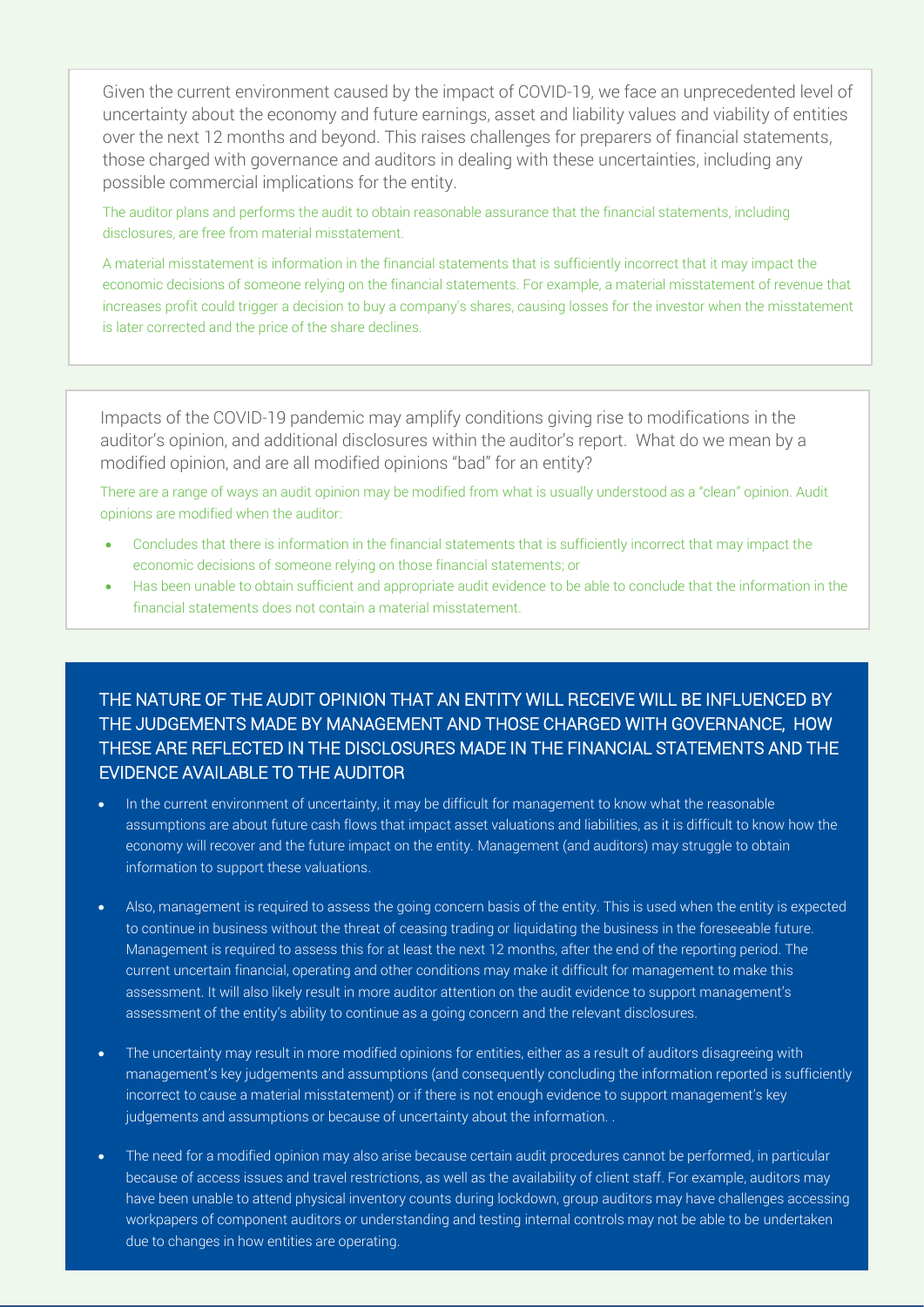### USERS OF FINANCIAL STATEMENTS MAY FIND THE FOLLOWING ADDITIONAL DISCLOSURES WITHIN THE AUDITOR'S REPORT, WHICH DO NOT AFFECT OR CHANGE THE AUDITOR'S OPINION, WHICH REMAINS UNMODIFIED.

#### Key Audit Matters (KAMs)

For audits of entities where KAMs are required, KAMs are those matters that, in the auditor's professional judgement, were of most significance in the audit of the financial statements.

The auditor describes, in a separate section of the auditor's report under the heading "Key Audit Matters":

- why the matter was considered to be one of most significance in the audit of the current period; and
- how the matter was addressed in the audit.

*A KAM alone does not raise concerns about the financial statements but explains more about the audit and the steps the auditor had to take to obtain sufficient evidence. It still indicates a 'green light'.*

Examples of changes in KAMs users can expect to see:

- New types of KAMs or new responses to previously reported KAMs
- How the change in the risks caused by COVID-19 has impacted the audit approach.
- New types KAMs not previously seen including inventory existence, expected credit losses in assessing doubtful debt provisioning due to COVID-19, etc.
- Expanded KAMs around disclosures and particular scenarios and sensitivities
- Reordering of KAMs the most important KAM is the first KAM
- Repositioning where KAMs are included in the auditor's report

#### An Emphasis of Matter paragraph (EOM)

An EOM paragraph is used to draw the users' attention to a matter that is both fundamental to users' understanding of, and is appropriately presented or disclosed in, the financial statements.

EOMs are much less common in auditor reports for entities where KAMs are reported in the auditor's report. This is because for those entities where KAMs are required to be reported, and a matter meets the definition of a KAM and an EOM, it will be reported as a KAM. This allows the auditor to include additional information in the description of the KAM.

In the current circumstances, for audits where KAMs are not required to be reported, there are likely to be more EOMs.

*Where the audit report does not include KAMs, an EOM may be used to signal an important matter for users to be aware of to better understand the financial statements, even where a 'clean' opinion is given.* 

#### Material Uncertainty Related to Going Concern (MURGC)

The auditor is required to include this additional paragraph in the auditor's report where management's use of the going concern basis of accounting is appropriate but where a material uncertainty has been identified, and this is appropriately disclosed in the financial statements. Reporting is under the heading 'Material Uncertainty Related to Going Concern' (MURGC).

#### Example of a MURGC included in the auditor's report

We draw attention to note xx to the consolidated financial statements which describe the impacts of COVID-19 on trading, a forecasted breach of banking covenants within the immediate future and measures taken by the Group which include a proposed capital raising, renegotiation of banking facilities including a covenant waiver and/or securing alternative funding. These conditions indicate the existence of a material uncertainty that may cast doubt on the Group's ability to continue as a going concern. Our conclusion is not modified in respect of this matter.

*A MURGC is a special EOM, used specifically to highlight the future uncertainties about the entity's ability to continue as a going concern when the entity makes full disclosure. It is important to note that when management has not made adequate disclosures in the financial statements about a material uncertainty related to a going concern, the auditor will issue a modified opinion, as opposed to an unmodified opinion with communication on the MURGC disclosure in the audit report, as demonstrated above. The impact of going concern matters on the auditor's thought process and the auditor's report is explained further below.*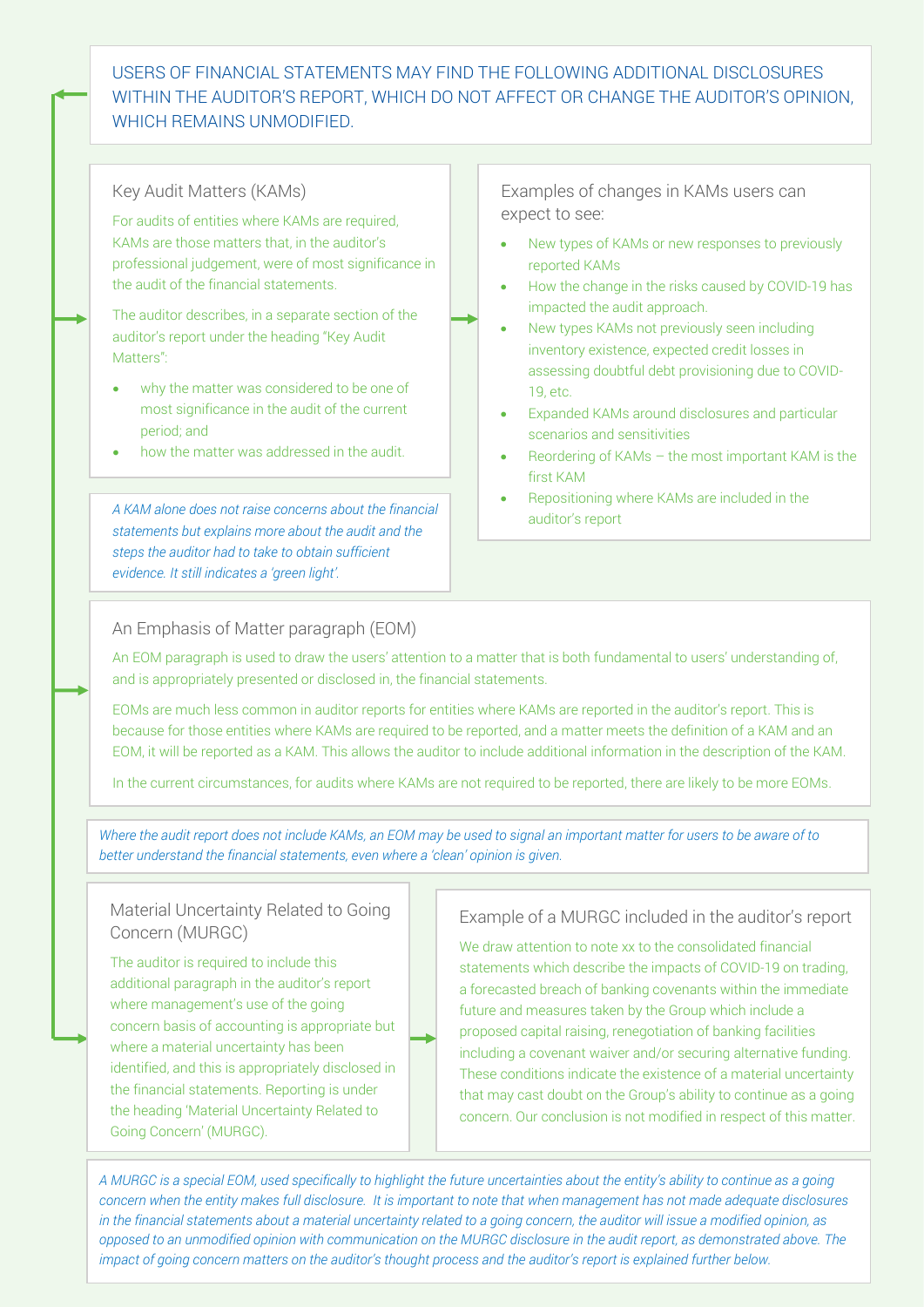

# Types of Modified Audit Opinions

| <b>ADVERSE OPINION</b>                                                                                                                                                                                                                                                                                                                                                                                                                                                                       | <b>QUALIFIED OPINION</b>                                                                                                                                                                                                                                                                                                                                                                                                                                                                                             | <b>DISCLAIMER</b>                                                                                                                                                                                                                                                                                                                                                                                                                                                                                                                                                                              |
|----------------------------------------------------------------------------------------------------------------------------------------------------------------------------------------------------------------------------------------------------------------------------------------------------------------------------------------------------------------------------------------------------------------------------------------------------------------------------------------------|----------------------------------------------------------------------------------------------------------------------------------------------------------------------------------------------------------------------------------------------------------------------------------------------------------------------------------------------------------------------------------------------------------------------------------------------------------------------------------------------------------------------|------------------------------------------------------------------------------------------------------------------------------------------------------------------------------------------------------------------------------------------------------------------------------------------------------------------------------------------------------------------------------------------------------------------------------------------------------------------------------------------------------------------------------------------------------------------------------------------------|
|                                                                                                                                                                                                                                                                                                                                                                                                                                                                                              |                                                                                                                                                                                                                                                                                                                                                                                                                                                                                                                      |                                                                                                                                                                                                                                                                                                                                                                                                                                                                                                                                                                                                |
| When an auditor has been able to<br>obtain sufficient appropriate<br>evidence and concludes that<br>material and pervasive<br>misstatements exists that<br>undermine the reliability of the<br>financial statements as a whole,<br>they give an adverse opinion.<br>The auditor also gives an adverse<br>opinion where the entity has<br>prepared financial statements on<br>a going concern basis, however<br>the auditor does not agree that<br>the going concern basis is<br>appropriate. | When an auditor concludes that<br>there is either a lack of sufficient<br>appropriate audit evidence, or actual<br>(or potential) material<br>misstatements in a set of financial<br>statements, but that is limited to a<br>specific matter, then the<br>qualification of the auditor's opinion<br>only applies to those items.<br>In this case the auditor is reporting<br>that "other than" the specific items<br>described, they have concluded that<br>the financial statements are<br>otherwise true and fair. | When an auditor has not been able to<br>obtain sufficient appropriate evidence to be<br>able to give an opinion but concludes that<br>material and pervasive misstatements may<br>exist, then they 'disclaim' their opinion<br>entirely. This means that the auditor does<br>not know whether there are any material<br>misstatements, and cannot under the<br>circumstances determine otherwise.<br>Given the current environment, it is likely<br>that there may be a number of disclaimer<br>of opinions where the auditor is unable to<br>obtain sufficient appropriate audit<br>evidence. |
|                                                                                                                                                                                                                                                                                                                                                                                                                                                                                              |                                                                                                                                                                                                                                                                                                                                                                                                                                                                                                                      |                                                                                                                                                                                                                                                                                                                                                                                                                                                                                                                                                                                                |

*In reaching a conclusion, the auditor has a duty to remain objective and use professional scepticism to critically assess the available evidence and form an independent opinion. In doing so, the auditor has obligations to interact with those charged with governance. Open and constructive engagement with the auditor is to be expected, and can add value to the audit, even though in the end the auditor must step back and form their own independent opinion.*

# EXAMPLES OF MATERIAL MISSTATEMENTS THAT MAY CAUSE AN ADVERSE OR QUALIFIED OPINION, DEPENDING ON THE PERVASIVENESS OF THE MATTER

#### The application of the selected accounting policies

For example, inappropriate recognition and measurement in accordance with an entity's accounting policies of assets and liabilities whose values may be significantly affected by COVID-19.

The appropriateness or adequacy of disclosures in the financial statements

For example, when the financial statements do not include all the disclosures required to appropriately describe the effects of the current circumstances resulting from COVID-19, including sufficient description of relevant risks, estimates and judgements applied.

# EXAMPLES OF INABILITY TO OBTAIN SUFFICIENT APPROPRIATE AUDIT EVIDENCE THAT MAY RESULT IN A QUALIFIED OPINION OR A DISCLAIMER, DEPENDING ON THE PERVASIVENESS OF THE MATTER

Circumstances beyond the control of the entity

For example, access to the entity's accounting records and/or audit evidence may be restricted due to governmentimposed lockdowns during the COVID-19 pandemic (e.g., access to people, information, etc.).

Circumstances relating to the nature or timing of the auditor's work

For example, the impact of travel bans on the ability of the auditor to obtain sufficient appropriate audit evidence for components, associates or joint ventures.

*In ''normal'' circumstances where the auditor will have been able to perform the necessary audit procedures to gain the evidence needed, the entity may not have received a qualified or disclaimer opinion. We urge you to read the reason for the modified opinion.*